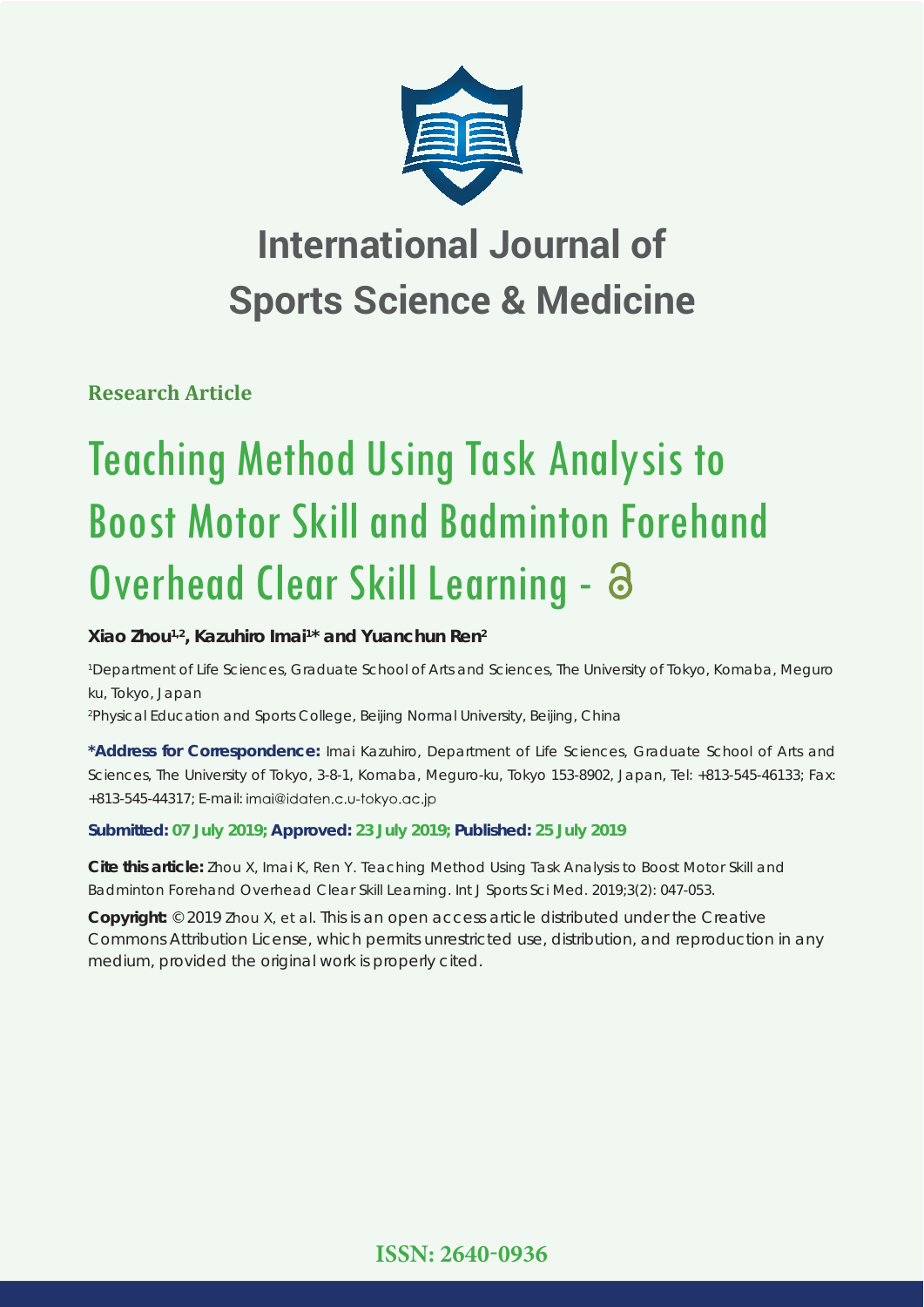## **ABSTRACT**

This study aimed to adopt a teaching method using task analysis for badminton forehand overhead clear coaching experiment and evaluate the coaching effects. Sixty male participants (mean age: 14.6 years old) without badminton training experience were recruited. All the participants were assigned into two groups (30 participants in either group). Task analysis teaching method was applied in one group as task analysis group and conventional teaching method was applied in the other group as control group. Before the coaching experiment, there were no differences in physical fitness and badminton level between the two groups. Motor skills were evaluated using phase performance score. Badminton forehand overhead clear skills were evaluated using shuttlecock landing performance score. After the experiment, motor skills (25.8 ± 1.3 *vs.* 51.8 ± 3.7, *p* < 0.01) and badminton forehand overhead clear skills (22.2 ± 2.4 *vs.* 54.0 ± 6.4,  $p$  < 0.01) in task analysis group improved significantly. In control group, motor skills (25.2 ± 1.4 *vs.* 36.2 ± 2.8,  $p$  < 0.01) and badminton forehand overhead clear skills (23.2 ± 2.9 *vs* 50.8 ± 5.2,  $p$  < 0.01) also improved significantly. Two-way ANOVA analysis revealed that the coaching effects of task analysis group were significantly better than control group both of motor skills  $(51.8 \pm 3.7 \text{ vs. } 36.2 \pm 2.8, p)$ < 0.01) and badminton forehand overhead clear skills (54.0 ± 6.4 *vs.* 50.8 ± 5.2, *p* < 0.05). In conclusion, task analysis teaching method could boost badminton motor skill learning and develop motor skill abilities.

**Keywords:** Racket sport; Teaching method; Motor skill learning

### **INTRODUCTION**

Forehand overhead stroke is the most important fundamental, powerful, and tactical stroke in badminton play [1-3]. The forehand overhead stroke is played with a full throwing motion which is difficult to maintain the smooth power delivery with kinematic chain during the skill performance [2,3]. According to the trajectory of shuttlecock, the forehand overhead stroke mainly divided into three categories, i.e. clear, smash and drop [3]. In badminton match, overhead stroke is 44.6% (17.0% clear, 13.8% smash and 13.8% drop) in all strokes of men's singles [4], and 57.0% (24.7% clear, 8.6% smash and 23.7% drop) in women's singles, respectively [4,5]. The forehand overhead stroke motion consists of four phases: preparation, acceleration, hit and follow-through. Irrespective of clear, smash or drop, a proper forehand overhead stroke motion is that all the three strokes look like the same until hitting the shuttlecock. Several events occur almost simultaneously during the forehand overhead stroke: weight shift, trunk rotation, lean backward, and upper limb extension [2]. An improper overhead motion generates kinetic differences that has been revealed not only negative consequences on performance [6- 8], but also greater injury risk [9]. In most cases, badminton injuries were caused by falling or stumbling while retrieving a shuttlecock [10]. In badminton, upper limb injuries frequently occur in shoulder (36.9%) [11] that almost caused by overhead clear and smash [12].

Previous studies have utilized biomechanics to analyze badminton forehand overhead stroke motion in skilled players and demonstrated the foundational components including the range of motion of shoulder, elbow, wrist and trunk [6,13]. The body position in relation to the coming shuttlecock and the racket angle at the instant of hitting also influenced the forehand overhead stroke quality [14]. As for badminton teaching and training, some studies have adopted feedback methods in backhand short serve and forehand long serve instruction [15], badminton game play pedagogical model [16], and combined tactical and skill teaching on badminton performance [17,18]. Stretching exercises [19] and core stability training [3] have been reported that could facilitate to maintain optimum lower limbs dynamic balance so that improve badminton overhead stroke performance.

Task analysis is the process of breaking down complex tasks into subtasks such that the subtasks are easily understandable and manageable [20]. With task analysis, subtasks of motor abilities what are underlying, and foundational components of motor skill performance are assessed. Identification of motor abilities are involved in the successful performance of the subtasks. For example, to serve a tennis ball successfully, certain components of the skill must be performed properly. The first level of task analysis of the tennis serve is that identify the components (grip, stance, ball toss, backswing, forward swing, ball contact and follow through) of tennis serve, then identify the subtasks underlying motor abilities (multi-limb coordination, control precision, speed of arm movement, aiming, rate control, etc.) [21]. To correct the improper tennis serve performance, the subtasks as well as exercises to improve weak motor abilities of players could be adopted. Teaching method using task analysis is effective especially for novices to learn fundamental motions [22]. Nevertheless, there have not been any studies of teaching method using task analysis that combined badminton skill characteristics with badminton practices. This study aimed to adopt a teaching method using task analysis for badminton forehand overhead clear coaching experiment. After the coaching experiment, we evaluated the coaching effects in motor skill learning and forehand overhead stroke motion skill acquisition.

## **MATERIALS AND METHODS**

#### **Materials**

Sixty male participants the age of 13-17 years old were randomly recruited from six high school physical education classes. All the participants did not have any experience of taking professional badminton training. This study was approved by Ethical Committee of the Graduate School of Arts and Sciences, the University of Tokyo, Japan (Notification Number 602-2, July 26, 2018).

#### **Methods**

We used a questionnaire to collect basic parameters of the participants including age, weight and height. Additionally, physical fitness tests of 50 meters run (s), standing broad jump (cm), 1000 meters run (min), and pull-ups (time) were collected. All participants were evaluated on two badminton skills: forehand long serve and forehand overhead clear. The participants were assigned into two groups: control group and task analysis group. Conventional teaching method was applied in the control group lesson and task analysis teaching method was applied in the task analysis group lesson.

The evaluation of badminton skills was modified from badminton forehand long serve and forehand overhead clear drills in "Badminton steps to success" [2]. To assess both of forehand long serve and forehand overhead clear skills, two categories of the evaluation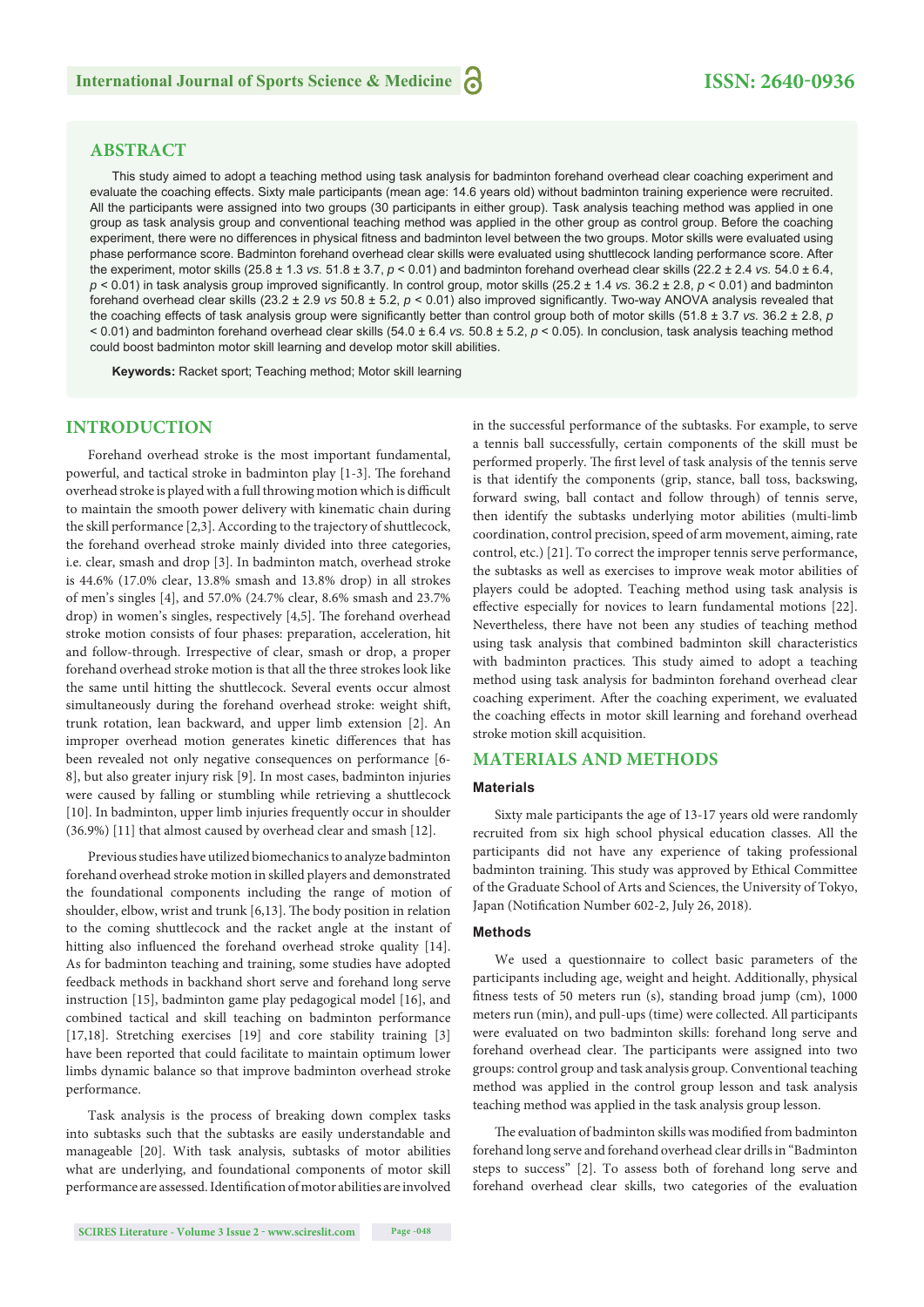## **International Journal of Sports Science & Medicine**

were made: shuttlecock landing performance score to evaluate the accuracy of serve or clear, and phase performance score to evaluate motor skills. For forehand overhead stroke skill, the abilities of acceleration and follow-through motion were estimated by multilimb coordination. The ability of hit the shuttlecock was estimated by visual tracking and eye-hand coordination. For shuttlecock landing performance score, the court was divided into zones, with scores ranging from 1 to 7 (Figure1), depending upon where the shuttlecock lands. Considered weak strength of the participants, the width of the longest zone was designed at 76 cm, and the other six zones were designed at the same width (66 cm). Ten trials for both of forehand long serve and forehand overhead clear were operated in the same gymnasium before and after the coaching experiment, respectively. The minimum score for each participant was 10 and the maximum score was 70. The physical fitness test and forehand long serve were executed to identify whether there were discrepancies between the two groups before the first lesson. Because forehand long serve skill was not taught during the experiment, we did not operate forehand long serve test after the experiment. The forehand overhead clear was done before the first lesson as a pre-experiment test and after the last lesson as a post-experiment test to evaluate the effects of teaching method on forehand overhead clear skill acquisition. The mean temperature measured of the tests was  $23 \pm 2^{\circ}$ C, while relative humidity was  $41 \pm 2\%$ . The badminton rackets with a lower tension of 21lb and the shuttlecocks what have an international speed metric of 3/77 were chosen.

Regarding the criteria of forehand long serve phase performance score, ten items were designed, including:

- Grip
- Put weight on the rear foot
- Place racket arm in backswing
- Cock wrist
- Transfer weight
- Rotate trunk
- Rotate forearm
- Hit the shuttlecock at about the knee level
- Cross racket in front of and over the opposite shoulder
- Roll hips and shoulder around



**SCIRES Literature - Volume 3 Issue 2 - www.scireslit.com Page -049**

Regarding the criteria of forehand overhead clear phase performance score, ten items were designed, including:

- Grip
- Body in balance behind the shuttlecock
- Lead elbow for arm extension
- Rotate trunk
- Pronate forearm
- Where to strike the shuttlecock in relation to the body
- Racket hand finishes palm out
- Cross racket to the opposite side of the body
- Swing the rear foot forward with scissors phase
- Recovery of racket body

Phase performance scores of each item ranged from 1 to 7 both of forehand long serve and forehand overhead clear. Three experienced and qualified badminton coaches who have an average badminton playing experience of 10.5 years, with an average of 5.3 hours of coaching per week were selected. Two of the coaches were selected randomly and evaluated the phase performance and marked the scores for the above 10 items before the first lesson, and due to the requirement for the consistent serve, the tests were administered by the third badminton coach for both of pre-experiment test and postexperiment test. The score of each item was marked based on 7 levels;  $1 =$  incorrect,  $2 =$  very inadequate,  $3 =$  inadequate,  $4 =$  moderate,  $5 =$ developmental,  $6 =$  adequate,  $7 =$  very adequate. The mean scores of the two coaches' scores were defined as the phase performance scores, and the coaches also revealed deficits in each participant's motor skill ability using the criterion of forehand long serve and forehand overhead clear phase performance during the pre-experiment. For example, if a participant could not rotate trunk smoothly during acceleration motion of forehand overhead clear, then the participant was recorded as deficit in multi-limb coordination motor ability.

In the conventional teaching method for control group, the coaching programs were as follows (Figure 2):

- 1. The participants learned and practiced discrete forehand overhead clear phase
- 2. The participants learned and practiced integral forehand overhead clear motion
- 3. The coach organized the participants to practice forehand overhead clear. During the lesson, the coach gave the participants feedback and made corrections of inappropriate phases.

As for task analysis group, task analysis teaching method was applied. Before the coaching experiment, the coach analyzed and estimated the factors of the motor ability in each of forehand overhead stroke phase. The performance results of each participant in the pre-experiment test were analyzed in order to ascertain deficits in motor skill. The primary program was as follows: during the period of experiment the coach assigned the participant to practice discrete phase and integral motion, and then applied specific methods to overcome deficit motor skill during each lesson (Figure 3). For example, rope-skipping and burpee were applied to the participant who had a shortage of multi-limb coordination. Hit a hanging or a throwing shuttlecock was used to improve the abilities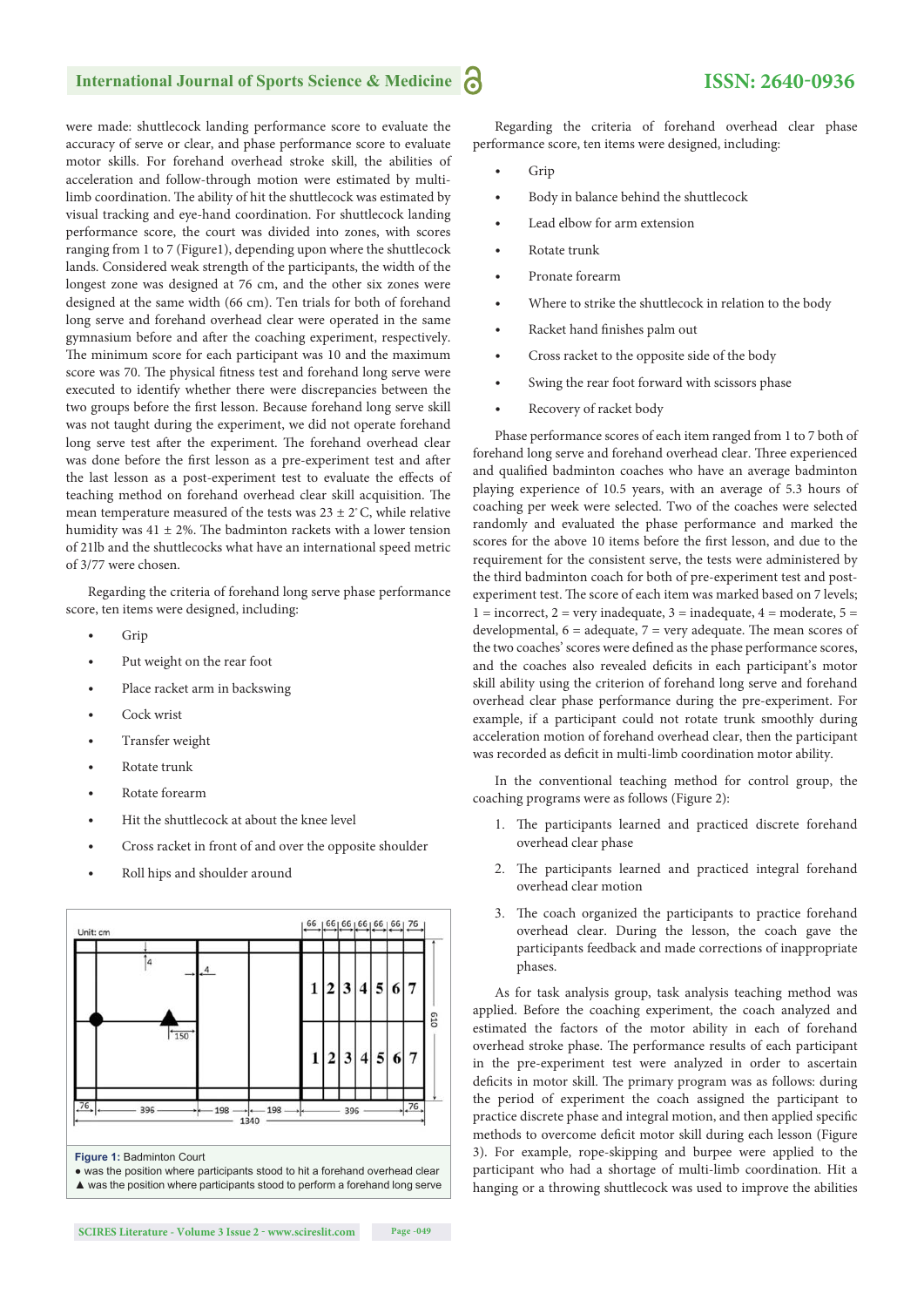## **ISSN: 2640-0936**

|  | Divide into 4 phases<br>Learn<br>1) Preparation $\rightarrow$ Practice<br>Feedback and corrections<br>2) Acceleration<br>3) Hit<br>Learn, practice, feedback, corrections<br>4) Follow-through<br>Learn, practice, feedback, corrections | Learn and practice<br>Forehand overhead clear $\parallel$ Learn, practice, feedback, corrections $\parallel$ Integral motion $\rightarrow$ skill acquisition<br>Feedback and corrections |
|--|------------------------------------------------------------------------------------------------------------------------------------------------------------------------------------------------------------------------------------------|------------------------------------------------------------------------------------------------------------------------------------------------------------------------------------------|
|--|------------------------------------------------------------------------------------------------------------------------------------------------------------------------------------------------------------------------------------------|------------------------------------------------------------------------------------------------------------------------------------------------------------------------------------------|

Figure 2: Conventional teaching method procedure for control group.



of visual tracking and eye-hand coordination. Using task analysis of badminton coaching, forehand overhead stroke was breaking down into 4 phases of preparation, acceleration, hit and follow-through, and 3 subtasks of multi-limb coordination, visual tracking and eyehand coordination.

The coaching experiment in both groups took 9 weeks by the same coach who did not perform the evaluation in the experiment test. Two lessons were assigned every week and each lesson was scheduled for 45 minutes. SPSS was adopted for statistical analysis. We used Shapiro-Wilk test to examine normality of basic parameters (age, weight, and height), physical fitness tests (50 meters run, standing broad jump, 1000 meters run, and pull-ups), forehand long serve scores, and forehand overhead clear scores. Basic parameters and physical fitness tests did not normally distributed, while forehand long serve scores and forehand overhead clear scores distributed normally. Mann-Whitney U test was used for basic parameters and physical fitness tests analysis between task analysis group and control group before the experiment. In order to assess the effects of conventional teaching method and task analysis teaching method, a two-way Analysis of Variance (ANOVA) with repeated measures was adopted to evaluate the interaction between time and teaching methods. Post-hoc simple effects analysis was used to detect any differences in both groups between the various testing time. For each statistical analysis, differences were considered significant at  $p < 0.05$ .

#### **RESULTS**

Characteristics of the participants are shown in table 1. There were no statistical differences of age, height, and weight between task analysis group and control group. Data on physical fitness of the participants are shown in table 2. No differences were detected between the two groups in 50 meters run, standing broad jump, 1000 meters run, and pull-ups.

Data on phase performance of forehand long serve and forehand overhead clear is shown in table 3. Before the coaching experiment as pre-experiment test, there were no differences between task analysis group and control group both of forehand long serve phase performance score and forehand overhead clear phase performance score. Data on shuttlecock landing performance of forehand long serve and forehand overhead clear showed there were no differences between the two groups before the coaching experiment.

Results of the two-way ANOVA analysis for assessing the effects of conventional teaching method and task analysis teaching method are shown in figure 4 and figure 5. Regarding the phase performance to evaluate motor skill learning, average scores of all participants improved significantly from 25.5 (task analysis group: 25.8, control group: 25.2) before the first lesson to 44.0 (task analysis group: 51.8, control group:36.2) during the coaching experiment. Additionally, a significant time main effect (F1,58 = 1701.84,  $p < 0.01$ , partial  $p =$ 0.97) and a significant interaction effect (F1,58 = 322.23,  $p < 0.01$ , partial  $\eta$ 2 = 0.85) were observed. Post-hoc simple effects analysis revealed that the task analysis teaching group showed significantly better effects than the control group (F1,58 = 336.09,  $p < 0.01$ , partial  $\eta$ 2 = 0.85) through the coaching experiment (Figure 4).

The shuttlecock landing performance (Figure 5) to evaluate badminton forehand overhead clear skill learning was analyzed

| <b>Table 1:</b> Characteristics of the participants. |                                          |                                    |         |  |  |  |
|------------------------------------------------------|------------------------------------------|------------------------------------|---------|--|--|--|
|                                                      | <b>Task Analysis Group</b><br>$(n = 30)$ | <b>Control Group</b><br>$(n = 30)$ | p value |  |  |  |
| Age (year)                                           | $14.6 \pm 1.2$                           | $14.7 \pm 0.9$                     | >0.05   |  |  |  |
| Height (cm)                                          | $171.5 \pm 5.8$                          | $173.8 \pm 4.3$                    | >0.05   |  |  |  |
| Weight (kg)                                          | $58.1 \pm 8.6$                           | $58.2 \pm 7.3$                     | >0.05   |  |  |  |
| Values are mean + standard deviation                 |                                          |                                    |         |  |  |  |

Values are mean ± standard deviation

*p* value (Mann-Whitney U test), between task analysis group and control group.

| Table 2: Physical fitness of the participants. |                                             |                                    |         |  |  |  |
|------------------------------------------------|---------------------------------------------|------------------------------------|---------|--|--|--|
|                                                | <b>Task Analysis</b><br>Group<br>$(n = 30)$ | <b>Control Group</b><br>$(n = 30)$ | p value |  |  |  |
| 50 meters run (s)                              | $7.6 \pm 0.6$                               | $8.0 \pm 0.9$                      | >0.05   |  |  |  |
| Standing Broad Jump<br>(cm)                    | $228.5 \pm 22.3$                            | $220.2 \pm 21.0$                   | >0.05   |  |  |  |
| 1000 meters run (min)                          | $4.2 \pm 0.2$                               | $4.1 \pm 0.3$                      | >0.05   |  |  |  |
| Pull-ups (time)                                | $4.5 \pm 3.5$                               | $5.7 \pm 3.4$                      | >0.05   |  |  |  |
| Values are mean + standard deviation           |                                             |                                    |         |  |  |  |

Values are mean ± standard deviation

*p* value (Mann-Whitney U-test), between task analysis group and control group.

**Table 3:** Evaluation of forehand long serve and forehand overhead clear in preexperiment test.

|                               |                                    | <b>Task Analysis</b><br>Group<br>$(n = 30)$ | Control<br>Group<br>$(n = 30)$ | р<br>value |
|-------------------------------|------------------------------------|---------------------------------------------|--------------------------------|------------|
| Forehand<br>Long Serve        | Phase Performance                  | $20.8 \pm 1.8$                              | $21.2 \pm 2.5$                 | >0.05      |
|                               | Shuttlecock Landing<br>Performance | $24.7 \pm 2.8$                              | $22.6 \pm 2.5$                 | >0.05      |
| Forehand<br>Overhead<br>Clear | Phase Performance                  | $25.8 \pm 1.3$                              | $25.2 \pm 1.4$                 | >0.05      |
|                               | Shuttlecock Landing<br>Performance | $22.2 \pm 2.4$                              | $23.2 \pm 2.9$                 | >0.05      |
| .                             | .                                  |                                             |                                |            |

Values are mean ± standard deviation

*p* value (ANOVA), between task analysis group and control group.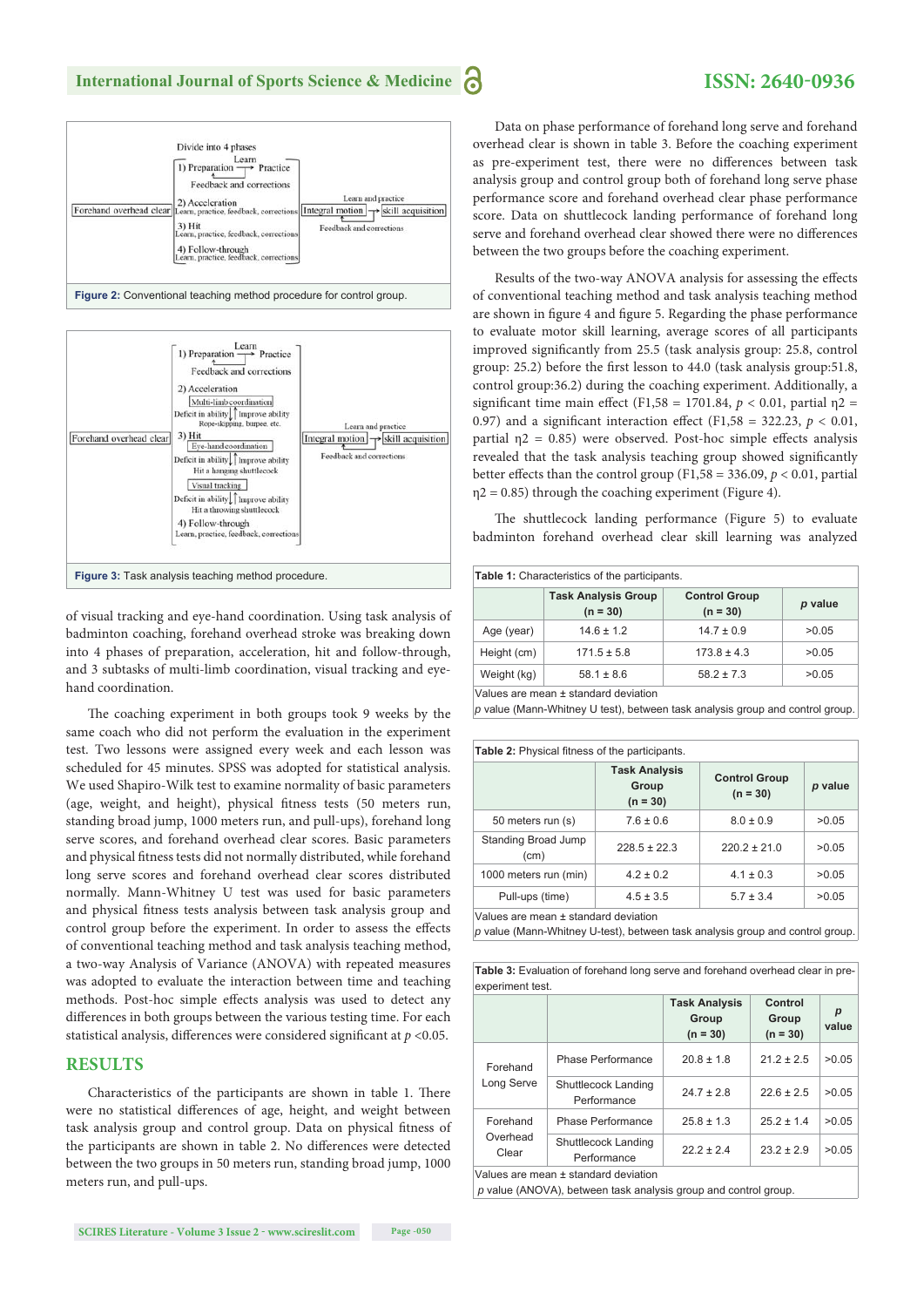by the two-way ANOVA. The average scores of all participants improved significantly from 22.7 (task analysis group: 22.2, control group: 23.2) before the first lesson to 52.4 (task analysis group: 54.0, control group: 50.8) during the coaching experiment. A significant time main effect (F1,58 = 1392.09,  $p < 0.01$ , partial  $p = 0.96$ ) and a significant interaction effect (F1,58 = 7.11,  $p < 0.01$ , partial  $p = 0.11$ ) were detected. Post-hoc simple effects analysis revealed that the task analysis teaching group showed significantly better effects than the control group (F1,58 = 4.73,  $p < 0.05$ , partial  $p = 0.08$ ) through the coaching experiment.

## **DISCUSSION**

Phase performance score connects with performer's motor skills and shuttlecock landing performance score connects with the accuracy of performer's badminton forehand overhead clear, that is, badminton forehand overhead clear skills. Both of conventional teaching method and task analysis teaching method were effective to improve motor skills (phase performance score) as well as forehand overhead clear skills (shuttlecock landing performance score). Furthermore, task analysis teaching method was more effective than conventional teaching method in improving motor skills and forehand overhead clear skills, especially motor skills.

Motor skill learning refers to the increasing spatial and temporal





two-way ANOVA analysis revealed significant differences between groups in forehand overhead clear shuttlecock landing performance (*p* < 0.05). \**p* values < 0.05, between task analysis group and control group. The error bars represent one standard deviation from the mean.

accuracy of movements with practice [23]. Practice and feedback are the main components underlying the behavioral approach to motor skill learning [21,24,25] that human could improve accuracy and consistency across practices, and cognition also affects motor skill learning [24,26]. Moreover, variable practices have effects on the central nervous system and brain plasticity [27] that could produce the most effectiveness to transfer motor learning performance [28]. Vision practice could improve the effectiveness of perception skill acquisition and development, especially for novices [29,30]. Motor abilities are sorted into two broad categories: perceptual motor abilities and physical proficiency abilities. In the two categories, several small abilities have been identified including multi-limb coordination, rate control, static strength, eye-hand coordination, and visual tracking [21].

Among 4 phases of preparation, acceleration, hit and followthrough, it is difficult for novices to learn acceleration phase and hit phase. In acceleration phase of baseball pitching, players should coordinate multi-limb at the same movements, i.e. transfer weight, trunk rotation, shoulder abduction, and shoulder horizontal adduction [31]. In acceleration phase of badminton, forearm rotation and nondominant arm downward movement occur simultaneously to produce the maximum absolute velocity to racket [2]. During hit phase, badminton players follow a moving shuttlecock visually and then decide to hit the shuttlecock. Multi-limb coordination is the essential ability during acceleration phase and visual tracking is the essential ability during hit phase. Eye-hand coordination is the ability to control the eye movement with hand movement [21]. Task analysis of badminton coaching in this study, forehand overhead stroke was breaking down into 4 phases of preparation, acceleration, hit and follow-through, and 3 subtasks of multi-limb coordination, visual tracking and eye-hand coordination. In addition, deficits in motor skill abilities of the participants were detected and improved.

Coaches' feedback and correcting practice improved the badminton performance of both groups in this study, which is consistent with previous badminton studies [32]. Generally, the procedure of motor skill learning for novices is from discrete motion to integral motion, but the major difference between the two groups is that task analysis teaching method focus on deficits in participants' motor skill abilities. After the experiment, task analysis group showed better effects, especially motor skill learning. We speculated that motor skill abilities (e.g. multi-limb coordination, visual tracking and eye-hand coordination) of the participants in task analysis group improved more efficiently than the control group.

Improper motions not only have negative effects on overhead motion performance, but also cause injuries. In baseball pitchers and in racquet players, improper overhead motions produced abnormal biomechanics that might cause upper limbs injuries, such as rotator cuff impingement or shoulder labral tear [33,34]. According to another biomechanics study of badminton forehand overhead stroke motion, some characteristics of forehand overhead stroke motion have been revealed. For example, the follow-through phase has been found that after contacting a shuttle, the phase occurs as elbow flexion reached the maximum angle of approximate 120°, and then decreased to approximate 80° to achieve follow-through [6]. The follow-through phase is important for overhead stroke players to dissipate excess momentum. The angle of elbow of the participants in the control group was greater than the task analysis group with upper limbs deviation. Upper limbs deviation may cause shoulder or elbow injuries because of shoulder adduction limitation and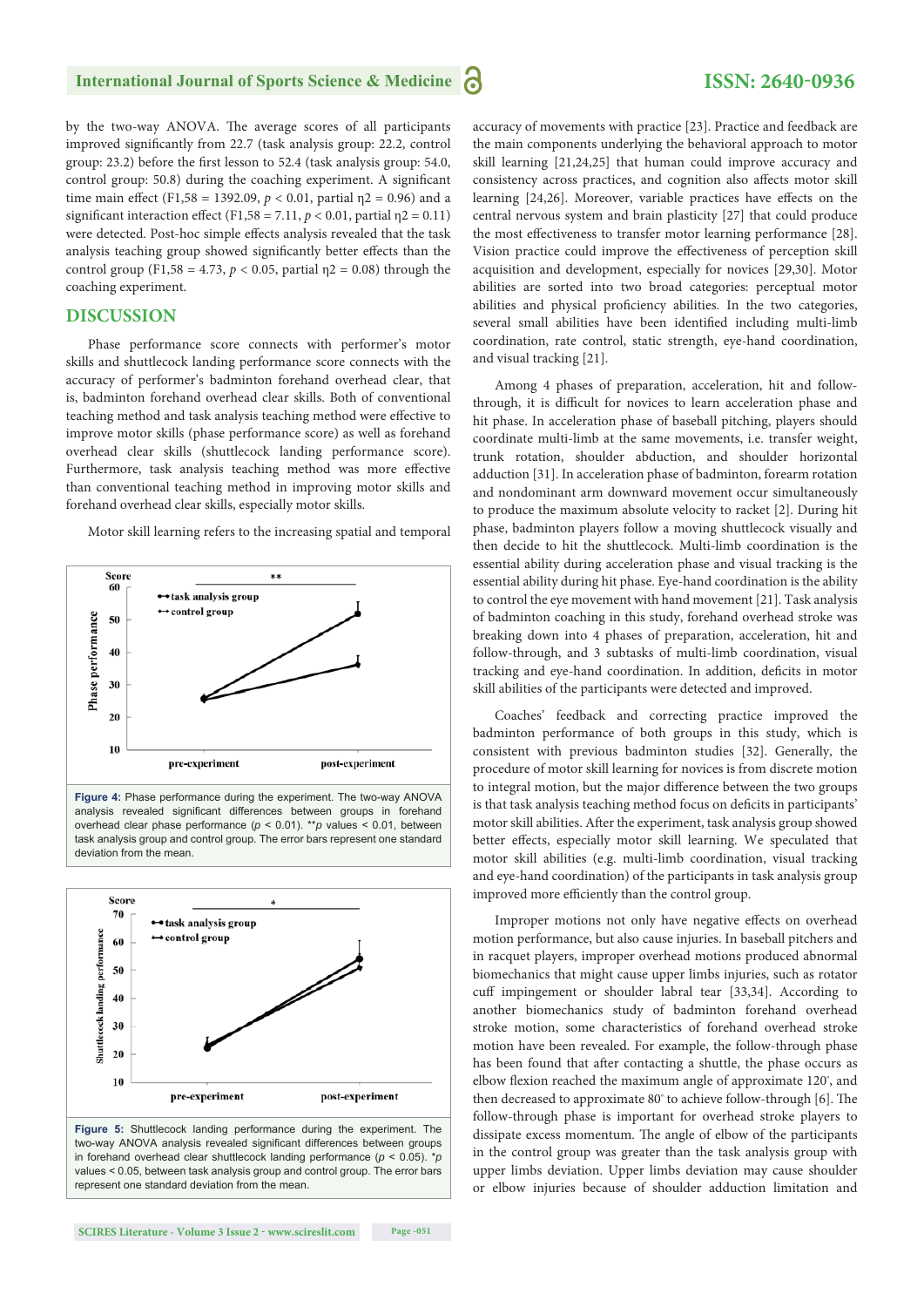## **International Journal of Sports Science & Medicine**

elbow hyperextension. Therefore, adequate motor skill acquisition is important for overhead stroke players to decrease the risk of injury. There were studies on the correlation between improper motion and injury/pain in racquet sports [34] that have demonstrated improper motions produce greater stress to body segment and increase the risk of injuries. Nevertheless, we have not found injury prevention studies on the correlation between correcting overhead motion technique and injury rates or pain complaints.

There are some limitations in the present study. First, the consistency of motor skills of badminton forehand overhead clear is still unknown. Consistency should be checked and revealed in future studies. Second, shuttlecock landing measures are inappropriate for assessing performance accuracy. We used shuttlecock landing performance score in this study. Using the trajectory of the shuttlecock [35] might evaluate performer's badminton forehand overhead clear skills more accurately. Third, visual tracking and eyehand coordination were assessed by experienced coaches in this study. Real time eye tracking system might strengthen the assessment with objective data. Finally, although we have detected forehand overhead stroke motion of the two groups that the participants of the control group performed a deficit of limb control (greater elbow angle) during the follow-through phase (Figure 6), further biomechanics studies might be needed for more accurate information including shoulder and elbow kinematics.

#### **CONCLUSION**

This study showed that task analysis teaching method could facilitate novices to learn badminton forehand overhead clear. This teaching method is effective that not only learning badminton skills but also correcting improper phases and improving motor skills. Furthermore, task analysis teaching method should be adopted to boost the effectiveness of badminton learning. It is important for players to enhance badminton skills effectively and task analysis teaching method might be an approach to prevent badminton related injuries.



**Figure 6:** Analysis of forehand overhead stroke motion (follow-through phase). The left figure is the participant in control group who performed improper follow-through phase and the right figure is the participant in task analysis group who performed proper follow-though phase.

## **ACKNOWLEDGEMENT**

We would like to thank coach Liming Ma and Xiaoli Xia for their contribution during the data collection phase.

#### **REFERENCES**

- 1. Lo D, Stark K. Sports performance series: the badminton overhead shot. Strength Cond J. 1991; 13: 6-15. https://bit.ly/30Q2btO
- 2. Grice T. Badminton: steps to success. Human Kinetics. 2008; 18-48. https:// bit.ly/32RUtkX
- 3. Hassan IH. The effect of core stability training on dynamic balance and smash stroke performance in badminton players. IJSSPE. 2017; 2: 44-52. https://bit.ly/30TJplq
- 4. Phomsoupha M, Laffaye G. The science of badminton: game characteristics, anthropometry, physiology, visual fitness and biomechanics. Sports Med. 2015; 45: 473-495. https://bit.ly/2Ya0Oo1
- 5. Ming CL, Keong CC, Ghosh AK. Time motion and notational analysis of 21 point and 15 point badminton match play. S-SCI. 2008; 2: 216-222. https://bit. ly/2Y4cT35
- 6. Zhang Z, Li S, Wan B, Visentin P, Jiang Q, Dyck M, et al. The influence of X-factor (trunk rotation) and experience on the quality of the badminton forehand smash. J Hum Kinet. 2016; 53: 9-22. https://bit.ly/2YrxgX6
- 7. Sakurai S, Ohtsuki T. Muscle activity and accuracy of performance of the smash stroke in badminton with reference to skill and practice. J Sports Sci. 2000; 18: 901-914. https://bit.ly/2NnB7v8
- 8. Wang J, Liu W, Moffit J. Steps for arm and trunk actions of overhead forehand stroke used in badminton games across skill levels. Percept Mot Skills. 2009; 109: 177-186. https://bit.ly/2XXowsu
- 9. Fleisig GS, Barrentine SW, Zheng N, Escamilla RF, Andrews JR. Kinematic and kinetic comparison of baseball pitching among various levels of development. J Biomech. 1999; 32: 1371-1375. https://bit.ly/2y4Zsk1
- 10. Krøner K, Schmidt SA, Nielsen A, Yde J, Jakobsen BW, Møller-Madsen B, et al. Badminton injuries. Br J Sports Med. 1990; 24: 169-172. https://bit. ly/2K0Es3q
- 11. Shariff AH, George JR, Ramlan AA. Musculoskeletal injuries among Malaysian badminton players. Singapore Med J. 2009; 50: 1095-1097. https://bit.ly/2JLONkP
- 12. Whittam C. The impact of shoulder injuries on badminton player availability and performance. Bachelor Thesis, Cardiff Metropolitan University, Wales. 2013. https://bit.ly/30QW3S3
- 13. Tsai CL, Huang C, Lin DC, Chang SS. Biomechanical analysis of the upper extremity in three different badminton overhead strokes. In: ISBS-Conference Proceedings Archive. 2000; l: 1-1. https://bit.ly/30PtTXJ
- 14. Li S, Zhang Z, Wan B, Wilde B, Shan G. The relevance of body positioning and its training effect on badminton smash. J Sports Sci. 2017; 35: 310-316. https://bit.ly/2Y0nVX9
- 15. Tzetzis G, Votsis E. Three feedback methods in acquisition and retention of badminton skills. Percept Mot Skills. 2006; 102: 275-284. https://bit. ly/2JLMZZ8
- 16. Nathan S. Badminton instructional in Malaysian schools: a comparative analysis of TGfU and SDT pedagogical models. SpringerPlus. 2016; 5: 1215. https://bit.ly/32KZRWM
- 17. French KE, Werner PH, Rink JE, Taylor K, Hussey K. The effects of a 3-week unit of tactical, skill or combined tactical and skill instruction on badminton performance of ninth-grade students. J Teach Phys Educ. 1996; 15: 418-438. https://bit.ly/2JNtH5xc
- 18. French KE, Werner PH, Taylor K, Hussey K, Jones J. The effects of a 6-week unit of tactical, skill, or combined tactical and skill instruction on badminton performance of ninth-grade students. J Teach Phys Educ. 1996; 15: 439-463. https://bit.ly/2Guu9DQ